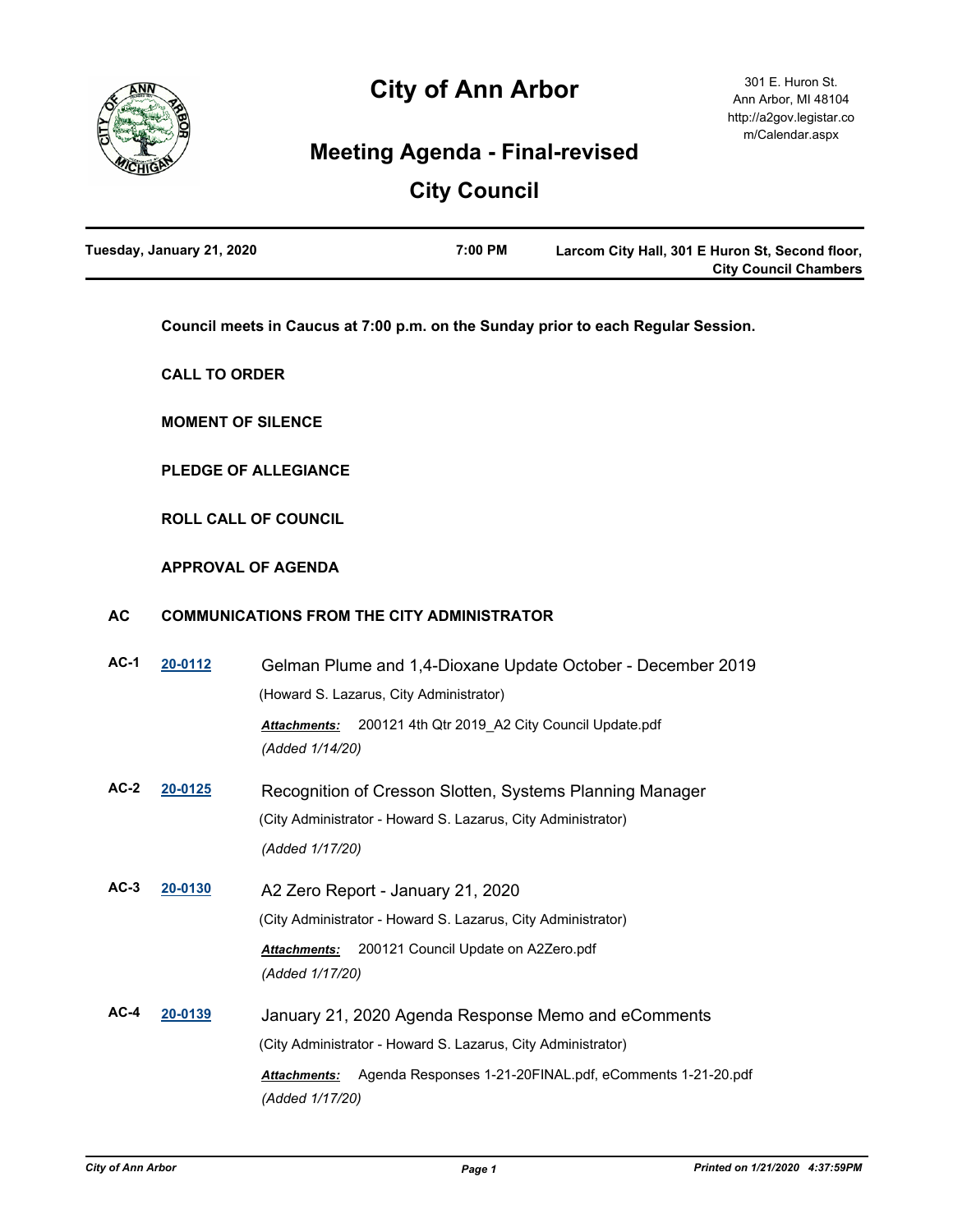**AC-5 [20-0159](http://a2gov.legistar.com/gateway.aspx?M=L&ID=24195)** City Administrator's Office - January 21, 2020 (City Administrator - Howard S. Lazarus, City Administrator) *Attachments:* 200121 City Administrator's UpdateFinalREV.pdf *(Added 1/21/20)*

#### **INT INTRODUCTIONS**

**INT-1 [20-0051](http://a2gov.legistar.com/gateway.aspx?M=L&ID=24090)** Neutral Zone/City of Ann Arbor Job Corps Pilot: Lori Roddy, Executive **Director** 

(City Administrator - Howard S. Lazarus, City Administrator)

*Attachments:* Future Corps City Council Presentation.pdf

**PUBLIC COMMENTARY - RESERVED TIME (3 MINUTES PER SPEAKER)**

**\* (SPEAKERS ARE NOT PERMITTED TO GRANT THEIR RESERVED TIME TO AN ALTERNATE SPEAKER)**

**\* ACCOMMODATIONS CAN BE MADE FOR PERSONS NEEDING ASSISTANCE WHILE ADDRESSING COUNCIL**

- **1. Mozhgan Savabiesfahni Resolution Supporting Environmental Protection Agency's Active Involvement with the Gelman Site (DC-1)**
- **2. David Halman Resolution to Approve November 21, 2019 Recommendations of the Board of Insurance Administration (DS-2)**
- **3. Andrea Wotan How a Reduction in the Purchase of Meat and Dairy by the City would Reduce the Carbon Foot Print (AC-3)**
- **4. Henry Herskovitz Response to Communication from Council Council Comments (CC)**
- **5. Sadira Clarke Barton Parking Removal (DS-1)**
- **6. Abu Ibrahim ICPOC Minutes (G-2)**
- **7. Matthew Catanzarite Barton Parking Removal (DS-1)**
- **8. Tom Stulberg Affordable Housing**
- **9. Heidi Posher Short Term Rentals**
- **10. Grant Shafer History**

**Alternate:**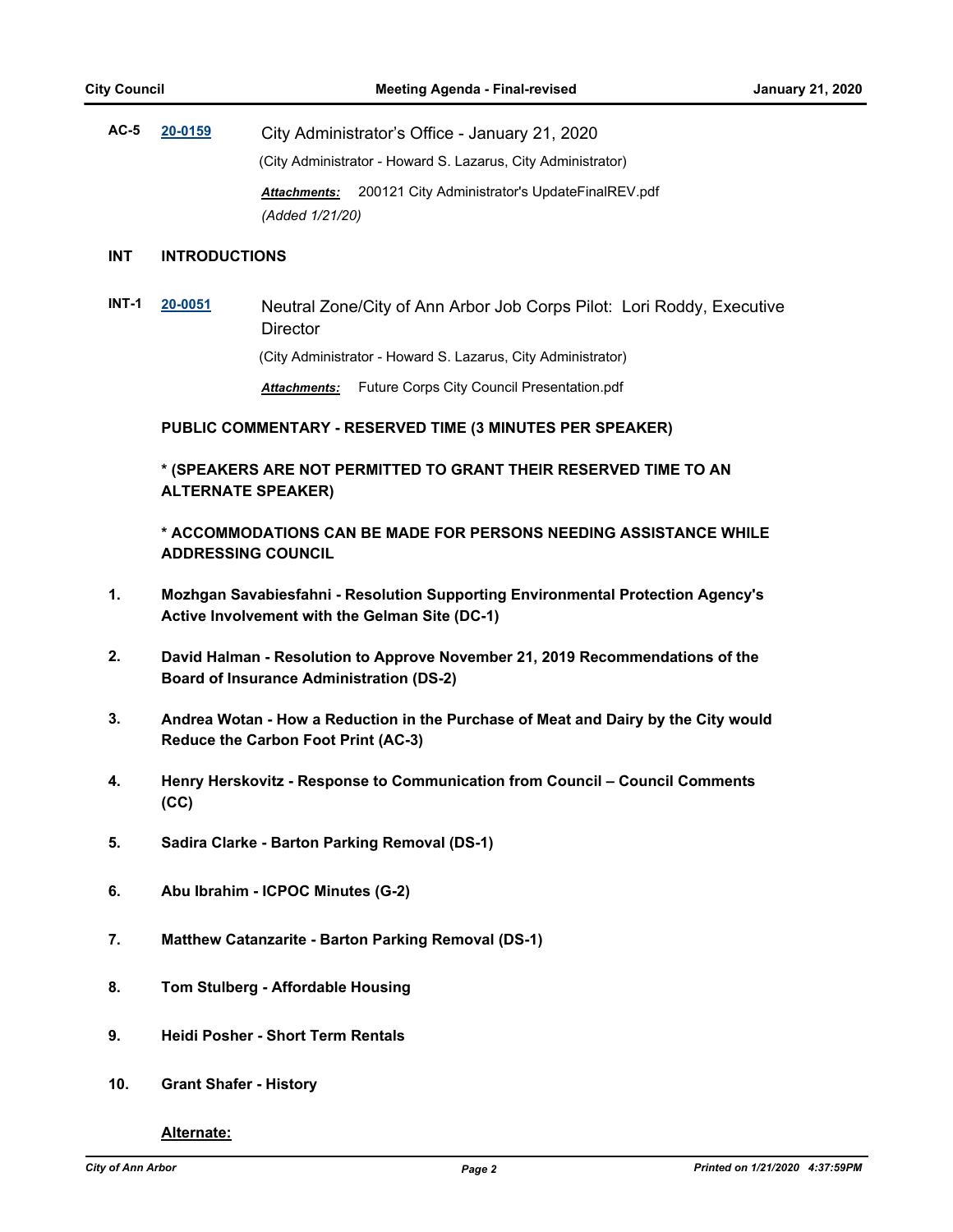#### **1. Blaine Coleman - We are against Military Aid to Israel**

#### **CC COMMUNICATIONS FROM COUNCIL**

**CC-1 [20-0037](http://a2gov.legistar.com/gateway.aspx?M=L&ID=24076)** Resolution to Appoint Eric Ellis to the Greenbelt Advisory Commission (Greenbelt Advisory Commission) *Sponsors:* Grand

#### **MC COMMUNICATIONS FROM THE MAYOR**

**MC-1 [20-0088](http://a2gov.legistar.com/gateway.aspx?M=L&ID=24127)** Appointments and Nominations (Mayor's Office) *(Added 1/21/20)*

#### **CA CONSENT AGENDA**

| $CA-1$ | 19-2055 | Resolution to Approve an Agreement with Vertiv Corporation for<br>Preventative Maintenance Services for UPS and HVAC Systems for the<br>City of Ann Arbor Data Centers (\$48,598.00) State of Michigan MIDeal<br>State Contract Number 171-180000001133 |  |  |
|--------|---------|---------------------------------------------------------------------------------------------------------------------------------------------------------------------------------------------------------------------------------------------------------|--|--|
|        |         | (Information Technology Services - Tom Shewchuk, IT Director)                                                                                                                                                                                           |  |  |
|        |         | Signed 2022 Amendment 1 and Original Agreement Vertiv.pdf, Vertiv Y2<br><b>Attachments:</b><br>and Y3 City of Ann Arbor 2020 136885 and 62834 co1.pdf                                                                                                   |  |  |
| $CA-2$ | 20-0054 | Resolution to Approve Street Closures for the Ann Arbor Downtown Jazz<br>Festival on Friday, June 19, 2020 at 7:00 PM to Saturday, June 20, 2020<br>at 9:00 PM                                                                                          |  |  |
|        |         | (Community Services - Derek Delacourt, Community Services Area Administrator)                                                                                                                                                                           |  |  |
|        |         | AA Downtown Jazz Map, Jazz Feedback<br><b>Attachments:</b>                                                                                                                                                                                              |  |  |
| $CA-3$ | 19-2339 | Resolution to Approve Street Closings for the University of Michigan Trail<br>to the Victors 5K (aka Big House 5K) on Sunday, April 19, 2020                                                                                                            |  |  |
|        |         | (Community Services - Derek Delacourt, Community Services Area Administrator)                                                                                                                                                                           |  |  |
|        |         | Big House 5K 2020 Map.pdf<br><b>Attachments:</b>                                                                                                                                                                                                        |  |  |
| $CA-4$ | 20-0050 | Resolution to Approve Street Closings for the Dexter-Ann Arbor Run on<br>Sunday, May 31, 2020                                                                                                                                                           |  |  |
|        |         | (Community Services - Derek Delacourt, Community Services Area Administrator)                                                                                                                                                                           |  |  |
|        |         | DX-AA Maps.pdf<br>Attachments:                                                                                                                                                                                                                          |  |  |
| $CA-5$ | 20-0052 | Resolution to Close Streets for the 20th Annual Mayor's Green Fair, Friday,                                                                                                                                                                             |  |  |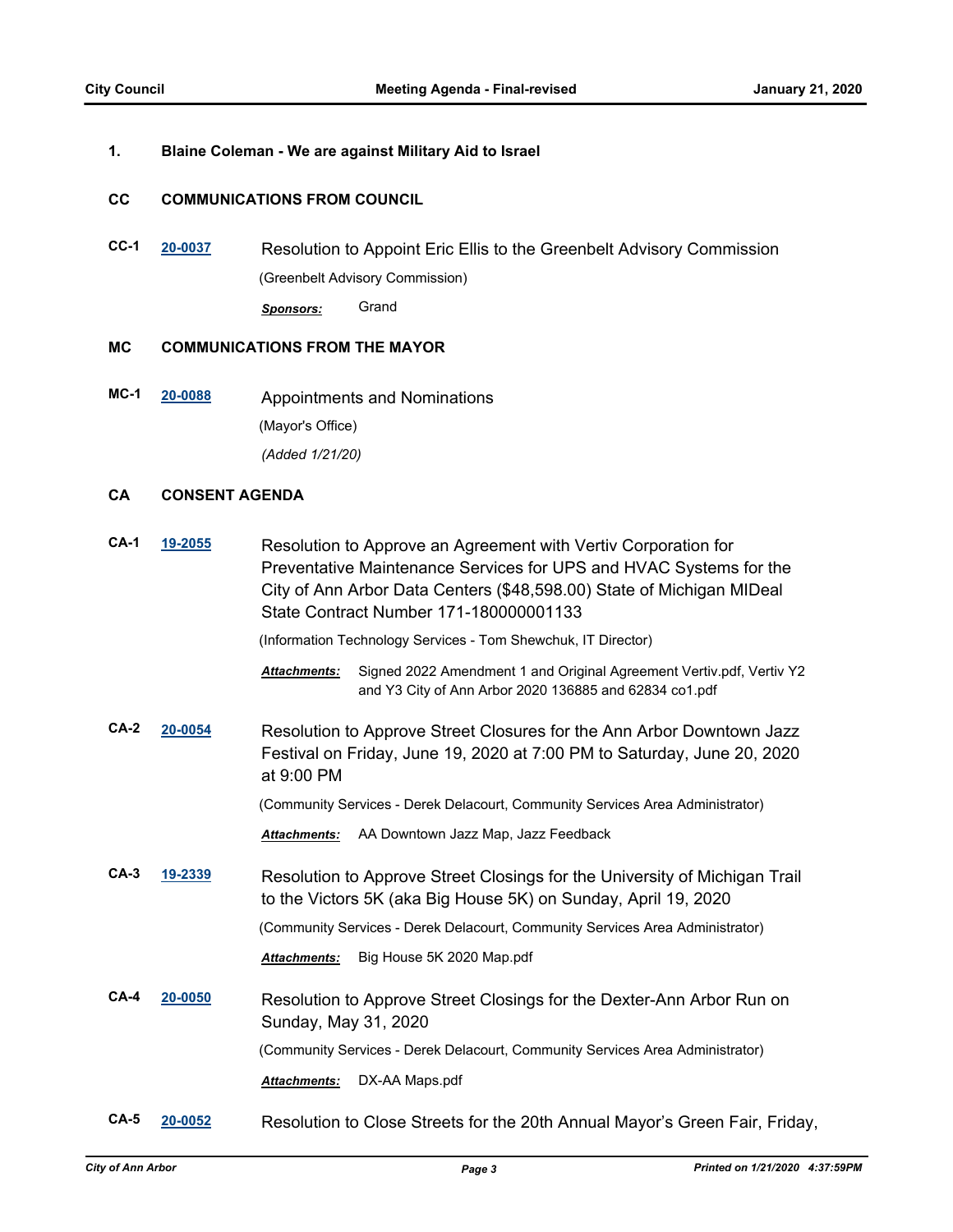|                        |               | June 12, 2020                                                                                                                                                                                                                                      |  |
|------------------------|---------------|----------------------------------------------------------------------------------------------------------------------------------------------------------------------------------------------------------------------------------------------------|--|
|                        |               | (Community Services - Derek Delacourt, Community Services Area Administrator)                                                                                                                                                                      |  |
|                        |               | Mayor's Green Fair Map.pdf<br>Attachments:                                                                                                                                                                                                         |  |
| $CA-6$                 | 20-0055       | Resolution to Approve Street Closings for the Shamrocks and<br>Shenanigans 5K Run/Walk - Sunday, March 15, 2020                                                                                                                                    |  |
|                        |               | (Community Services - Derek Delacourt, Community Services Area Administrator)                                                                                                                                                                      |  |
|                        |               | Shamrocks and Shenanigans Map.pdf<br><b>Attachments:</b>                                                                                                                                                                                           |  |
| <b>CA-7</b>            | 19-2414       | Resolution to Approve Golf Cart Lease Agreement with CCB's, LLC, DBA<br>Golf Cars Plus (\$68,904.00 annually)                                                                                                                                      |  |
|                        |               | (Community Services - Derek Delacourt, Community Services Area Administrator)                                                                                                                                                                      |  |
|                        |               | Attachments:<br>CITY OF ANN ARBOR - 2020 LEASE CONTRACT.pdf, CITY OF ANN<br>ARBOR - 2020 LEASE CONTRACT - SCHEDULE A.pdf, CITY OF ANN<br>ARBOR - 2020 YAMAHA MOTOR FINANCE - SUBLEASE<br>AGREEMENT.pdf, ITB_4602_BidTab.pdf, ITB_4602_Document.pdf |  |
| <b>CA-8</b><br>19-2412 |               | Resolution to Approve Onboarding Supplement to the Agreement with<br>Ultimate Software Group, Inc.                                                                                                                                                 |  |
|                        |               | (Human Resources - John Fournier, Interim HR Director)                                                                                                                                                                                             |  |
|                        |               | City of Ann Arbor - Onboarding Supplement 12.9.2019.pdf<br>Attachments:                                                                                                                                                                            |  |
| CA-9                   | 20-0053       | Resolution to Accept a Water Main Easement at 3853 Research Park<br>Drive from Stellar Ann Arbor 3 LLC (8 Votes Required)                                                                                                                          |  |
|                        |               | (City Attorney Services - Stephen K. Postema, City Attorney)                                                                                                                                                                                       |  |
|                        |               | Stellar Hospitality 3 Water Main.pdf<br><b>Attachments:</b>                                                                                                                                                                                        |  |
| <b>CA-10</b>           | 19-2277       | Resolution to Approve a Professional Services Agreement with Güd<br>Marketing for Utilities Outreach and Engagement Support<br>(\$150,000.00/year)                                                                                                 |  |
|                        |               | (Public Services - Craig Hupy, Public Services Area Administrator)                                                                                                                                                                                 |  |
|                        |               | Attachments:<br>Utilities_Outreach_Eval_Summary.pdf, GUD_PSA.pdf, 200121<br>Utilities_Outreach_Eval_Summary.pdf                                                                                                                                    |  |
|                        |               | (Attachment added 1/17/20)                                                                                                                                                                                                                         |  |
| CA-11                  | 19-2409       | Resolution to Appropriate \$35,000.00 from the General Fund and Approve<br>a Professional Services Agreement with SmithGroup for Treeline<br>Alignment Study (RFP #19-21, \$74,850.00) (8 Votes Required)                                          |  |
|                        |               | (Public Services - Craig Hupy, Public Services Area Administrator)                                                                                                                                                                                 |  |
|                        |               | Attachments:<br>PROPOSAL_SmithGroup Proposed Work Plan.pdf,<br>RFP_19-21_Document.pdf                                                                                                                                                              |  |
|                        | CA-12 19-2408 | Resolution to Accept and Appropriate a \$50,000.00 Connecting                                                                                                                                                                                      |  |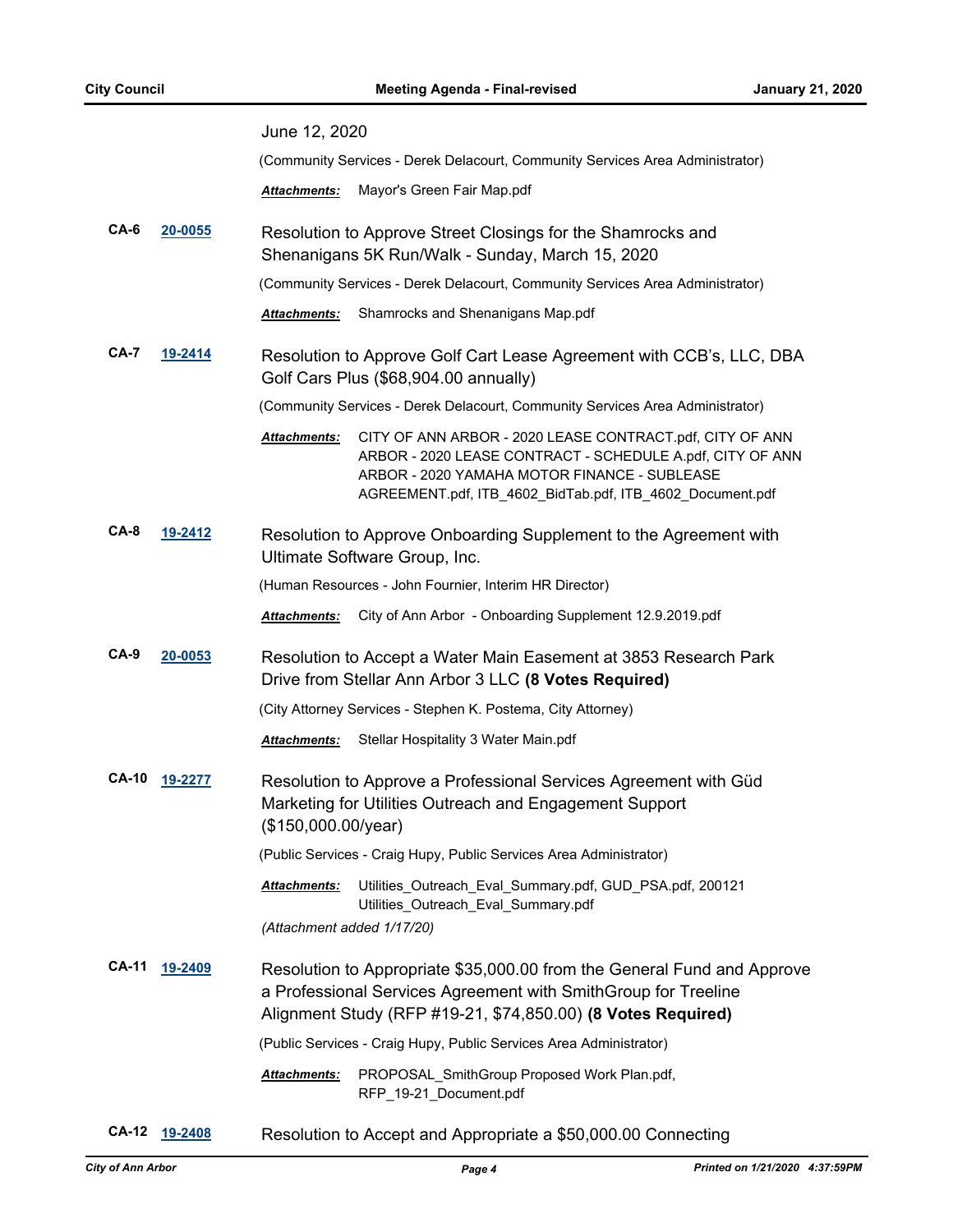|              |         |                         | Communities Grant Award from Washtenaw County Parks and Recreation<br>Commission for Treeline Alignment Study (8 Votes Required)                                                                                                                                                           |
|--------------|---------|-------------------------|--------------------------------------------------------------------------------------------------------------------------------------------------------------------------------------------------------------------------------------------------------------------------------------------|
|              |         |                         | (Public Services - Craig Hupy, Public Services Area Administrator)                                                                                                                                                                                                                         |
|              |         | Attachments:            | Connecting Communities Project Agreement.pdf, Connecting Communities<br>Award Letter.pdf, 2019 Treeline Activities Summary.pdf                                                                                                                                                             |
| <b>CA-13</b> | 20-0083 | <b>Required)</b>        | Resolution to Appropriate \$5,000.00 from General Fund to Fund Additional<br>Tasks Associated with the Comprehensive Transportation Plan Update<br>Project and to Approve an Amendment to the Professional Services<br>Agreement with Sam Schwartz Consulting, LLC (\$356,670.00) (8 Votes |
|              |         |                         | (Engineering - Craig Hupy, Public Services Area Administrator)                                                                                                                                                                                                                             |
|              |         | Attachments:            | Sam Schwartz Optional Tasks for Supplemental Work_December 31<br>2019.pdf                                                                                                                                                                                                                  |
| <b>CA-14</b> | 19-2306 | (\$34,349.00)           | Resolution to Approve Amendment No. 2 to Contract with HDR Michigan,<br>Inc. for the Wastewater Treatment Plant Area Odor Study, RFP No. 18-26                                                                                                                                             |
|              |         |                         | (Waste Water Treatment Plant - Craig Hupy, Public Services Area Administrator)                                                                                                                                                                                                             |
|              |         | Attachments:            | Amendment No 2 Unsigned.pdf, Amendment 01_hdr Signed.pdf                                                                                                                                                                                                                                   |
| <b>CA-15</b> | 19-2368 |                         | Resolution to Approve a Contract with Utilities Instrumentation Service, Inc.<br>for Electrical Preventive Maintenance at the Wastewater Treatment Plant,<br>ITB No. 4605 (\$143,747.00)                                                                                                   |
|              |         |                         | (Waste Water Treatment Plant - Craig Hupy, Public Services Area Administrator)                                                                                                                                                                                                             |
|              |         | Attachments:            | GSA UIS ITB 4605 Electrical Maintenance 12-5-19.pdf, published<br>ITB 4605 Document.pdf, published ITB 4605 Addendum1.pdf, UIS Bid<br>ITB 4605.pdf                                                                                                                                         |
| <b>CA-16</b> | 19-2391 |                         | Resolution to Approve Amendment No. 4 for the Professional Services<br>Agreement with Stantec Consulting Michigan, Inc., for Water Treatment<br>Professional Engineering Services (\$150,000.00)                                                                                           |
|              |         |                         | (Water Treatment Plant Services - Craig Hupy, Public Services Area Administrator)                                                                                                                                                                                                          |
|              |         | Attachments:            | Prof Eng Services PSA_Stantec_RFP963.pdf, R-16-213_Legislation<br>Details Stantec PSA.pdf, R-17-080_Legislation Details A1.pdf,<br>R-17-407_A2 Legislation Details.pdf, R-19-159_A3 Legislation Details.pdf,<br>Amendment_No_4_PSA_Stantec_Dec 19.pdf                                      |
| <b>CA-17</b> | 19-2312 | Services (\$400,000.00) | Resolution to Approve Amendment No. 1 to the Professional Services<br>Agreement with Spalding DeDecker, Inc. for Construction Inspection                                                                                                                                                   |
|              |         |                         | (Engineering - Craig Hupy, Public Services Area Administrator)                                                                                                                                                                                                                             |
|              |         | <b>Attachments:</b>     | SDA Amendment 1.pdf                                                                                                                                                                                                                                                                        |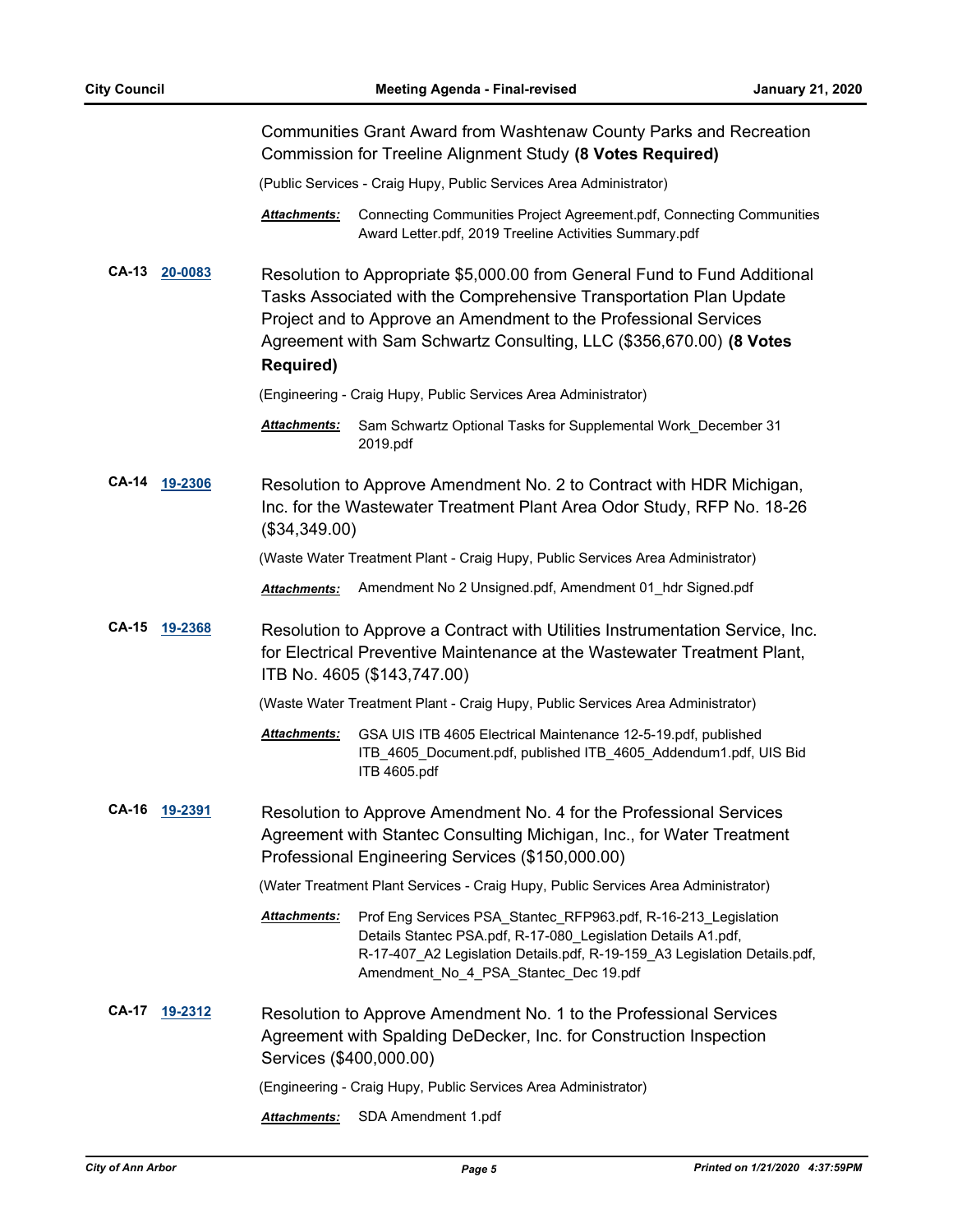|              | CA-18 19-2313 | Resolution to Approve Amendment No. 1 to the Professional Services<br>Agreement with Wolverine Engineers & Surveyors, Inc. for Construction<br>Inspection Services (\$250,000.00)                                   |  |
|--------------|---------------|---------------------------------------------------------------------------------------------------------------------------------------------------------------------------------------------------------------------|--|
|              |               | (Engineering - Craig Hupy, Public Services Area Administrator)                                                                                                                                                      |  |
|              |               | Wolverine Amendment 1.pdf<br><b>Attachments:</b>                                                                                                                                                                    |  |
| <b>CA-19</b> | 19-2365       | Resolution to Authorize Professional Services Agreements with Fishbeck,<br>Thompson, Carr & Huber, Inc. for \$300,000.00; Wade Trim Associates,<br>Inc. for \$400,000.00; and Stantec Consulting Michigan, Inc. for |  |

\$400,000.00 for General Civil Engineering and Surveying Services

(Engineering - Craig Hupy, Public Services Area Administrator)

*Attachments:* Stantec PSA.pdf, Fishbeck PSA.pdf, Wade Trim PSA.pdf

#### **PH PUBLIC HEARINGS (3 MINUTES PER SPEAKER)**

**None.**

#### **A APPROVAL OF COUNCIL MINUTES**

**A-1 [20-0080](http://a2gov.legistar.com/gateway.aspx?M=L&ID=24119)** Regular Session Minutes of January 6, 2020 (City Clerk - Jacqueline Beaudry) *Attachments:* 01-06-20 Draft Minutes.pdf, Council emails 1-6-2020.pdf

#### **B ORDINANCES - SECOND READING**

**None.**

#### **C ORDINANCES - FIRST READING**

#### **C Unfinished Business:**

**C-1 [19-2340](http://a2gov.legistar.com/gateway.aspx?M=L&ID=23960)** An Ordinance to Add a New Chapter 122 (Historic Entertainment Sound District) to Title IX of the Code of the City of Ann Arbor

(City Attorney Services - Stephen K. Postema, City Attorney)

- *Sponsors:* Ramlawi and Eaton
- Historic Entertainment Sound District.pdf, Noise Ordinance Background Memo.pdf *Attachments:*

*(Postponed from the 12/16/19 regular session)*

#### **C New Busines:**

**C-2 [20-0097](http://a2gov.legistar.com/gateway.aspx?M=L&ID=24136)** An Ordinance to Amend Section 1:237 of Chapter 8 (Organization of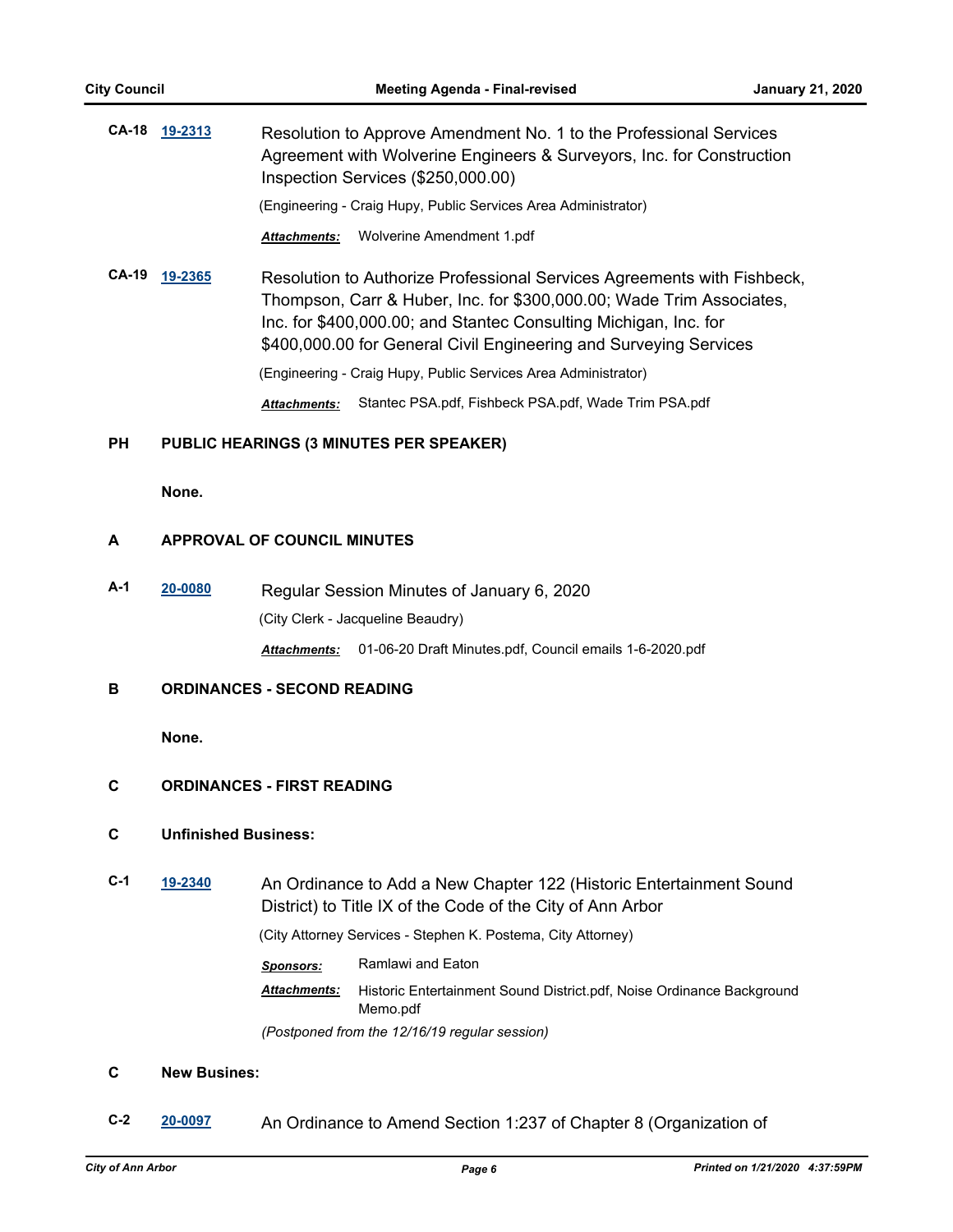#### Boards and Commissions) of the Code of the City of Ann Arbor

(Environmental Commission - Missy Stults, Sustainability & Innovations Manager)

*Sponsors:* Smith and Bannister *Attachments:* Ordinance to Amend Section 1.237.pdf *(Added 1/13/20)*

#### **D MOTIONS AND RESOLUTIONS**

#### **DC Unfinished Business - Council:**

**DC-1 [19-1887](http://a2gov.legistar.com/gateway.aspx?M=L&ID=23527)** Resolution Supporting the Environmental Protection Agency's Active Involvement with the Gelman Site and Encouraging its Listing of the same as a "Superfund" Site

(City Council)

*Sponsors:* Griswold, Hayner, Bannister and Eaton *(Postponed from the 10/7/19 and 1/6/20 regular sessions)*

#### **DC New Business - Council:**

**DC-2 20-0069** Resolution in Support of the Governor's Initiative to Create a Regional Mobility Corridor(**Deleted from Agenda on 1/21/20)**

(City Council)

*Sponsors:* Taylor

**DC-3 [20-0070](http://a2gov.legistar.com/gateway.aspx?M=L&ID=24109)** Resolution to Approve a Request from SZR North Ann Arbor Senior Living, LLC for a New Continuing Care Retirement Center Liquor License, Issued Under MCL 436.1545(b)(ii) to be Located at 1901 Plymouth Road, d/b/a Atria Park of Ann Arbor

(City Clerk - Jacqueline Beaudry)

*(Added 1/10/20)*

**DC-4 [20-0118](http://a2gov.legistar.com/gateway.aspx?M=L&ID=24154)** Resolution to Authorize Settlement of Mateo v. Fingerle and the City of Ann Arbor, 22nd Circuit Court, Case No. 2018-1114-CH

(City Attorney Services - Stephen Postema, City Attorney)

*Sponsors:* Taylor

*(Added 1/14/20)*

#### **DB New Business - Boards and Commissions:**

#### **DS Unfinished Business - Staff:**

**DS-1 [19-2079](http://a2gov.legistar.com/gateway.aspx?M=L&ID=23706)** Resolution to Prohibit On-Street Parking on Both Sides of Barton Drive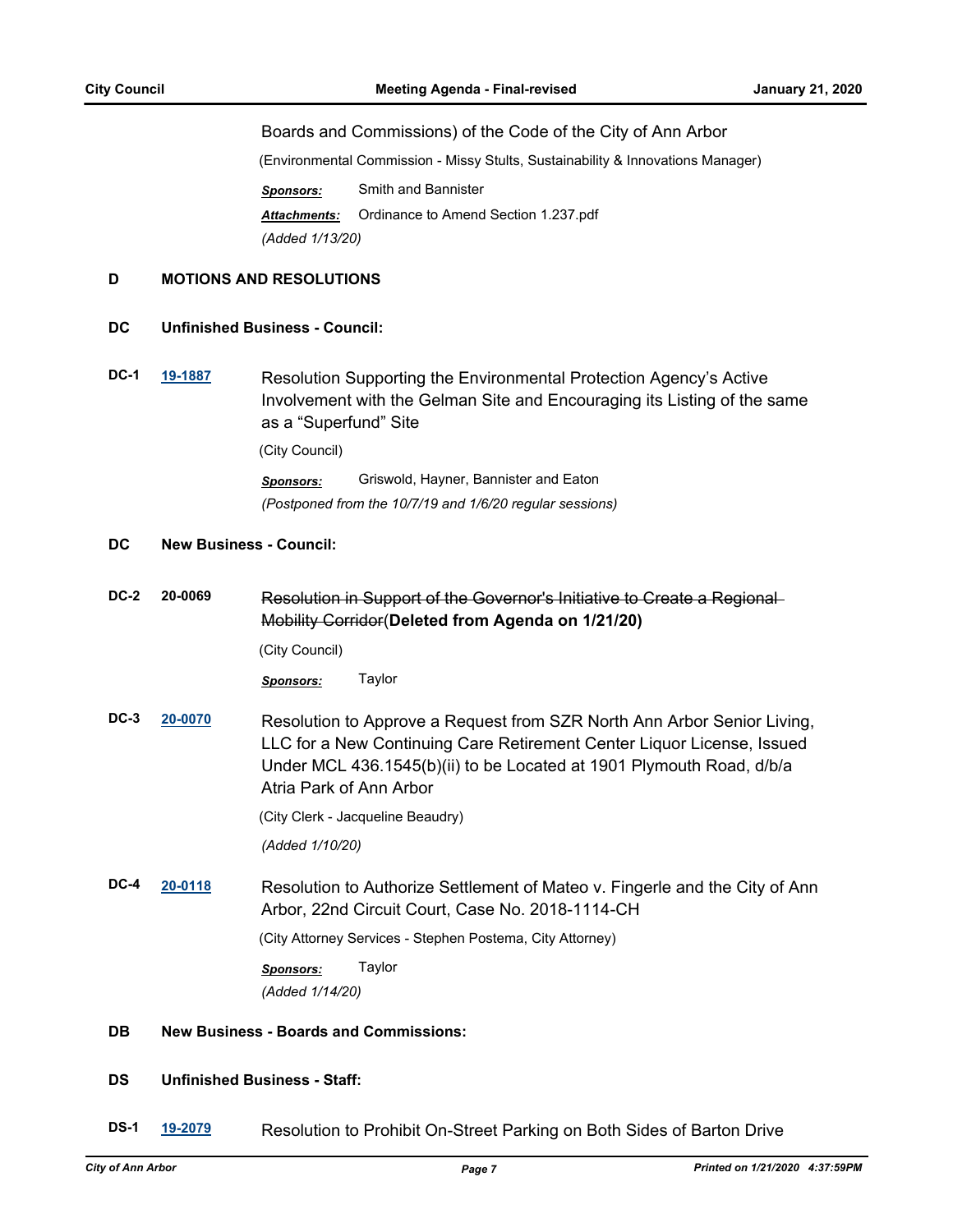from Longshore Drive to Pontiac Trail

(Engineering - Craig Hupy, Public Services Area Administrator)

Barton Bike Lanes.pdf, Transportation Commission Barton Parking Removal Resolution FINAL.pdf, Petition of Opposition.pdf, 200110 Memo to City Council Re Elimination of On Street Parking Barton Drive.pdf, BartonBikeLanePetition.pdf, BartonBikeLanePetition\_signatures.pdf, BartonBikeLanePetition\_comments.pdf *Attachments:*

*(Postponed from the 11/18/19 regular session) (Attachment added 1/10/20 and 1/14/20)*

### **CLOSED SESSION UNDER THE MICHIGAN OPEN MEETINGS ACT, INCLUDING BUT NOT LIMITED TO, LABOR NEGOTIATIONS STRATEGY, PURCHASE OR LEASE OF REAL PROPERTY, PENDING LITIGATION AND ATTORNEY/CLIENT PRIVILEGED COMMUNICATIONS SET FORTH OR INCORPORATED IN MCLA 15.268 (C), (D) (E), AND (H).**

**DS-2 [19-2346](http://a2gov.legistar.com/gateway.aspx?M=L&ID=23966)** Resolution to Approve November 21, 2019 Recommendations of the Board of Insurance Administration

(Insurance Administration, Board of - Michael Pettigrew, Treasurer)

*(Postponed from the 1/6/20 regular session)*

#### **DS New Business - Staff:**

**DS-3 [20-0004](http://a2gov.legistar.com/gateway.aspx?M=L&ID=24043)** Resolution to Approve a Purchase Order with DTE Energy (DTE) to Conduct Initial Engineering and Distribution Studies Regarding a Potential Solar Energy Facility on and Surrounding the Ann Arbor Landfill (not to exceed \$90,000.00)

> (Sustainability and Innovations Unit - Missy Stults, Sustainability and Innovations Manager)

*Attachments:* PMtg Site Plan.pdf, Base Scenario.jpg

#### **E COMMUNICATIONS FROM THE CITY ATTORNEY**

#### **F & G CLERK'S REPORT OF COMMUNICATIONS, PETITIONS AND REFERRALS**

- **F The following communications were referred as indicated:**
- **F-1 [20-0064](http://a2gov.legistar.com/gateway.aspx?M=L&ID=24103)** Greenbelt Advisory Commission Strategic Plan (Community Services - Derek Delacourt, Community Services Area Administrator) *Attachments:* Greenbelt\_Strategic\_Plan\_2019.pdf

#### **G The following minutes were received for filing:**

**G-1 [19-2393](http://a2gov.legistar.com/gateway.aspx?M=L&ID=24013)** Transportation Commission Meeting Minutes - November 2019 *Attachments:* November\_Meeting Minutes- FINAL.pdf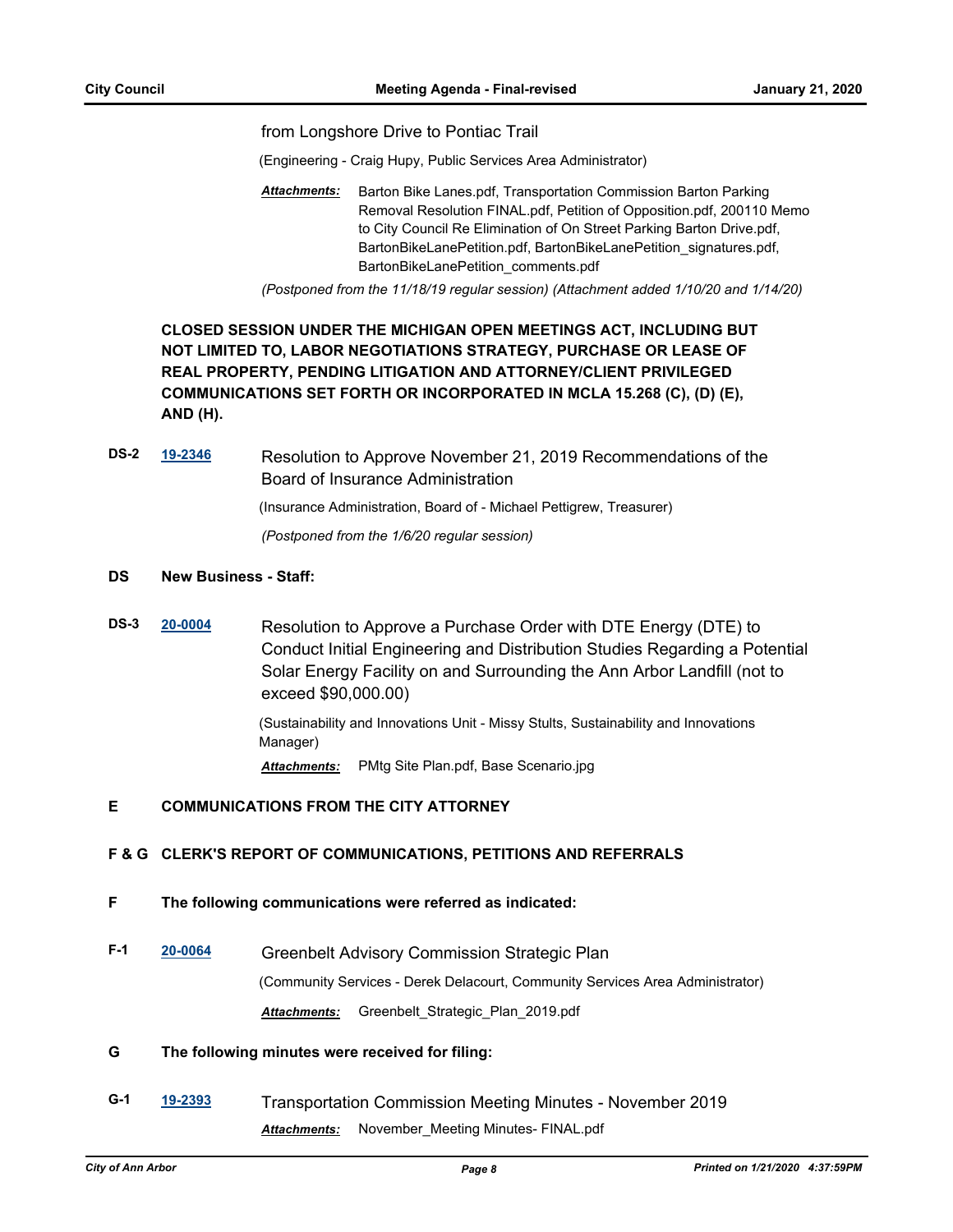| $G-2$ | 19-2406 |                     | ICPOC November 26, 2019 Meeting Minutes                                                                                                                                                                                                                                                            |
|-------|---------|---------------------|----------------------------------------------------------------------------------------------------------------------------------------------------------------------------------------------------------------------------------------------------------------------------------------------------|
|       |         |                     | (Independent Community Police Oversight Commission)                                                                                                                                                                                                                                                |
|       |         | <b>Attachments:</b> | Draft November Meeting Minutes02-Dec-2019-04-05-40.pdf                                                                                                                                                                                                                                             |
| $G-3$ | 19-2411 |                     | Audit Committee Meeting Minutes - December 3, 2019                                                                                                                                                                                                                                                 |
|       |         |                     | (Audit Committee - Tom Crawford, CFO)                                                                                                                                                                                                                                                              |
|       |         | <b>Attachments:</b> | Audit Committee Minutes 120319.pdf                                                                                                                                                                                                                                                                 |
| G-4   | 19-2413 |                     | Ann Arbor Board of Review Meeting - December 10, 2019                                                                                                                                                                                                                                              |
|       |         |                     | (City Assessor Services - Gerard Markey, Assessor)                                                                                                                                                                                                                                                 |
|       |         | <b>Attachments:</b> | 2019 DECEMBER BOARD OF REVIEW MINUTES FINAL.pdf                                                                                                                                                                                                                                                    |
| G-5   | 20-0001 |                     | Council Policy Agenda Committee meeting minutes for January 23, 2019                                                                                                                                                                                                                               |
|       |         |                     | (Council Policy Agenda Committee)                                                                                                                                                                                                                                                                  |
|       |         | <b>Attachments:</b> | Council Policy Committee meeting minutes for January 23 2019.pdf                                                                                                                                                                                                                                   |
| G-6   | 20-0014 |                     | Insurance Board Meeting Minutes - December 19, 2019                                                                                                                                                                                                                                                |
|       |         |                     | (Financial and Administrative Services - Tom Crawford, CFO)                                                                                                                                                                                                                                        |
|       |         | Attachments:        | Insurance Board Minutes 121919.pdf, Insurance Board Loss Run -<br>December 2019.pdf, Insurance Board Loss Report - November 2019.pdf,<br>Insurance Board Loss Report - October 2019.pdf                                                                                                            |
| G-7   | 20-0023 |                     | Ann Arbor Public Art Commission Meeting Minutes - January 2020                                                                                                                                                                                                                                     |
|       |         |                     | (Public Services - Craig Hupy)                                                                                                                                                                                                                                                                     |
|       |         | <b>Attachments:</b> | AAPAC Meeting Minutes - December 2019.pdf, AAPAC Goals and Project<br>Update Report Draft 2020 (002).pdf, AAPAC CIP Enhancements<br>2017-2026 Updated Summary Feb 2020.pdf, AAPAC Work Session - Draft<br>CIP.pdf, CIP Enhancement Report Feb 2020.pdf, Developer Workgroup<br>Report Feb 2020.pdf |

#### **PUBLIC COMMENT - GENERAL (3 MINUTES EACH)**

#### **COMMUNICATIONS FROM COUNCIL**

#### **ADJOURNMENT**

### **COMMUNITY TELEVISION NETWORK (CTN) COMCAST CHANNEL 16, AT&T CHANNEL 99:**

**LIVE: @ 7:00 P.M. REPLAY: FRIDAY @ 8:00 P.M.**